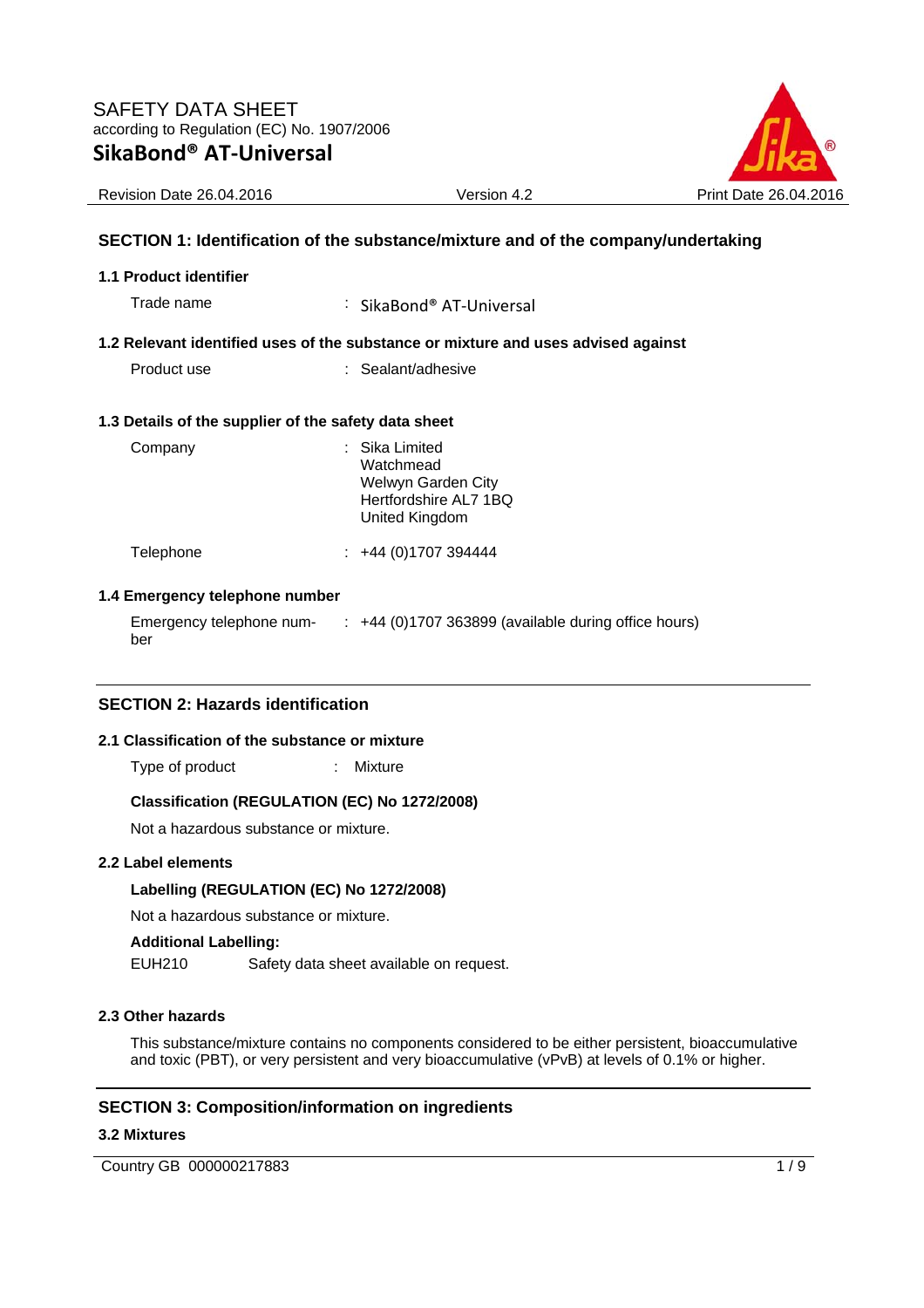

## Revision Date 26.04.2016 Version 4.2 Print Date 26.04.2016

## **Hazardous components**

| Chemical name                                          | Classification   | Concentration    |
|--------------------------------------------------------|------------------|------------------|
| CAS-No.                                                | (REGULATION (EC) | [%]              |
| EC-No.                                                 | No 1272/2008)    |                  |
| Registration number                                    |                  |                  |
| Hydrocarbons, C13-C23, n-alkanes, isoalkanes, cyclics, | Asp. Tox.1; H304 | $\ge$ = 5 - < 10 |
| $< 0.03\%$ aromatics                                   |                  |                  |
| 64742-46-7                                             |                  |                  |
| 932-078-5                                              |                  |                  |
| 01-2119552497-29-XXXX                                  |                  |                  |
|                                                        |                  |                  |

For the full text of the H-Statements mentioned in this Section, see Section 16.

# **SECTION 4: First aid measures**

## **4.1 Description of first aid measures**

|                                                                                | General advice          |  | : No hazards which require special first aid measures.                                                                                                                            |
|--------------------------------------------------------------------------------|-------------------------|--|-----------------------------------------------------------------------------------------------------------------------------------------------------------------------------------|
|                                                                                | If inhaled              |  | $:$ Move to fresh air.                                                                                                                                                            |
|                                                                                | In case of skin contact |  | : Take off contaminated clothing and shoes immediately.<br>Wash off with soap and plenty of water.                                                                                |
|                                                                                | In case of eye contact  |  | $\therefore$ Flush eyes with water as a precaution.<br>Remove contact lenses.<br>Keep eye wide open while rinsing.                                                                |
|                                                                                | If swallowed            |  | : Do not induce vomiting without medical advice.<br>Rinse mouth with water.<br>Do not give milk or alcoholic beverages.<br>Never give anything by mouth to an unconscious person. |
|                                                                                |                         |  | 4.2 Most important symptoms and effects, both acute and delayed                                                                                                                   |
|                                                                                | Symptoms                |  | : See Section 11 for more detailed information on health effects<br>and symptoms.                                                                                                 |
|                                                                                | <b>Risks</b>            |  | : No known significant effects or hazards.                                                                                                                                        |
| 4.3 Indication of any immediate medical attention and special treatment needed |                         |  |                                                                                                                                                                                   |
|                                                                                |                         |  |                                                                                                                                                                                   |

# Treatment : Treat symptomatically.

# **SECTION 5: Firefighting measures**

# **5.1 Extinguishing media**

| Suitable extinguishing media | Use extinguishing measures that are appropriate to local cir- |
|------------------------------|---------------------------------------------------------------|
|                              | cumstances and the surrounding environment.                   |

# **5.2 Special hazards arising from the substance or mixture**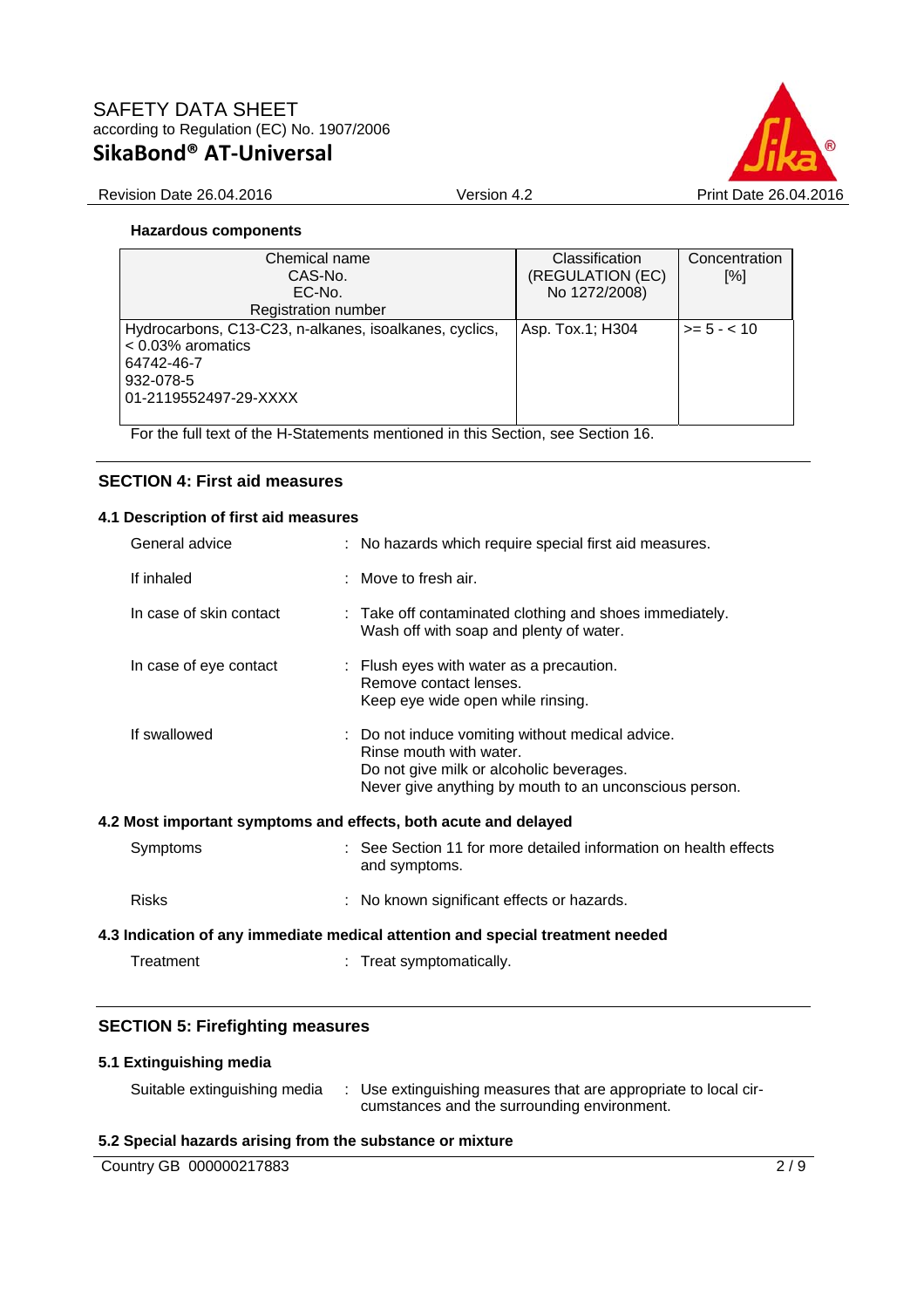

| Revision Date 26.04.2016                                  | Version 4.2                                                                                                  | Print Date 26.04.2016 |  |  |
|-----------------------------------------------------------|--------------------------------------------------------------------------------------------------------------|-----------------------|--|--|
| ucts                                                      | Hazardous combustion prod- : No hazardous combustion products are known                                      |                       |  |  |
| 5.3 Advice for firefighters                               |                                                                                                              |                       |  |  |
| for firefighters                                          | Special protective equipment : In the event of fire, wear self-contained breathing apparatus.                |                       |  |  |
| Further information                                       | : Standard procedure for chemical fires.                                                                     |                       |  |  |
|                                                           |                                                                                                              |                       |  |  |
| <b>SECTION 6: Accidental release measures</b>             |                                                                                                              |                       |  |  |
|                                                           | 6.1 Personal precautions, protective equipment and emergency procedures                                      |                       |  |  |
| <b>6.2 Environmental precautions</b>                      |                                                                                                              |                       |  |  |
| Environmental precautions                                 | : No special environmental precautions required.                                                             |                       |  |  |
| 6.3 Methods and materials for containment and cleaning up |                                                                                                              |                       |  |  |
| Methods for cleaning up                                   | : Wipe up with absorbent material (e.g. cloth, fleece).<br>Keep in suitable, closed containers for disposal. |                       |  |  |
| 6.4 Reference to other sections                           |                                                                                                              |                       |  |  |

For personal protection see section 8.

# **SECTION 7: Handling and storage**

# **7.1 Precautions for safe handling**

| Advice on safe handling<br>$\therefore$ For personal protection see section 8. No special handling<br>advice required. Follow standard hygiene measures when<br>handling chemical products |  |  |  |  |
|--------------------------------------------------------------------------------------------------------------------------------------------------------------------------------------------|--|--|--|--|
| : Normal measures for preventive fire protection.<br>Advice on protection against<br>fire and explosion                                                                                    |  |  |  |  |
| : When using do not eat or drink. When using do not smoke.<br>Hygiene measures                                                                                                             |  |  |  |  |
| 7.2 Conditions for safe storage, including any incompatibilities                                                                                                                           |  |  |  |  |
| : Keep container tightly closed in a dry and well-ventilated<br>Requirements for storage<br>areas and containers<br>place. Store in accordance with local regulations.                     |  |  |  |  |
| : No special restrictions on storage with other products.<br>Advice on common storage                                                                                                      |  |  |  |  |
| Other data<br>: No decomposition if stored and applied as directed.                                                                                                                        |  |  |  |  |
| 7.3 Specific end use(s)                                                                                                                                                                    |  |  |  |  |
| : No data available<br>Specific use(s)                                                                                                                                                     |  |  |  |  |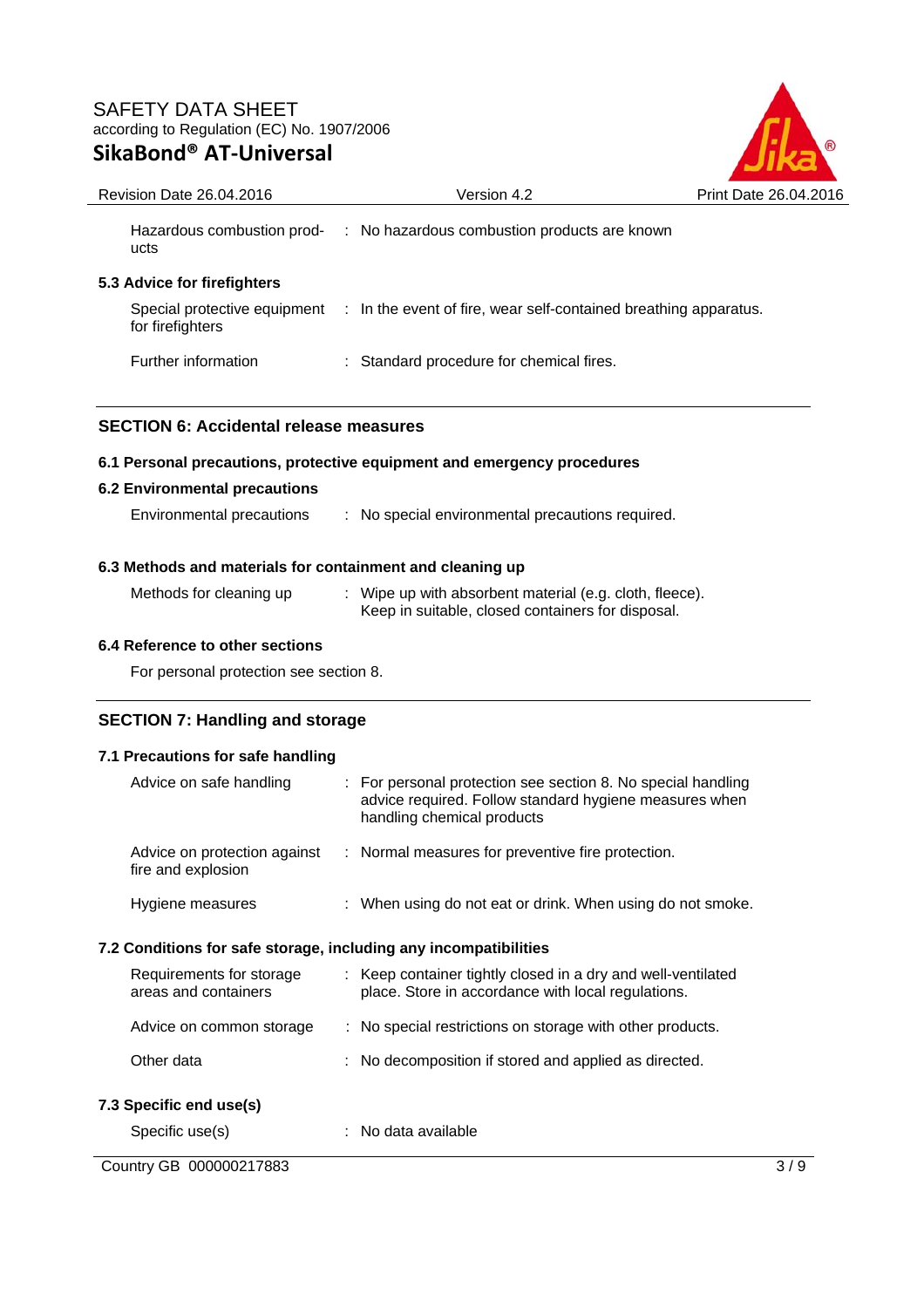

# **SECTION 8: Exposure controls/personal protection**

# **8.1 Control parameters**

Contains no substances with occupational exposure limit values.

## **8.2 Exposure controls**

| Personal protective equipment          |                                                                                                                                                                                                                                                                                                                      |  |  |  |
|----------------------------------------|----------------------------------------------------------------------------------------------------------------------------------------------------------------------------------------------------------------------------------------------------------------------------------------------------------------------|--|--|--|
| Eye protection                         | : Safety glasses                                                                                                                                                                                                                                                                                                     |  |  |  |
| Hand protection                        | : Chemical-resistant, impervious gloves complying with an ap-<br>proved standard must be worn at all times when handling<br>chemical products. Reference number EN 374. Follow manu-<br>facturer specifications.<br>Butyl rubber/nitrile rubber gloves (0,4 mm),<br>Recommended: Butyl rubber/nitrile rubber gloves. |  |  |  |
| Skin and body protection               | : Protective clothing (e.g. Safety shoes acc. to EN ISO 20345,<br>long-sleeved working clothing, long trousers). Rubber aprons<br>and protective boots are additionaly recommended for mixing<br>and stirring work.                                                                                                  |  |  |  |
| Respiratory protection                 | : No special measures required.                                                                                                                                                                                                                                                                                      |  |  |  |
| <b>Environmental exposure controls</b> |                                                                                                                                                                                                                                                                                                                      |  |  |  |
| General advice                         | : No special environmental precautions required.                                                                                                                                                                                                                                                                     |  |  |  |

# **SECTION 9: Physical and chemical properties**

# Country GB 000000217883 4/9 **9.1 Information on basic physical and chemical properties**  Appearance Colour : various Odour : very faint Odour Threshold : No data available Flash point : > 101 °C Autoignition temperature : No data available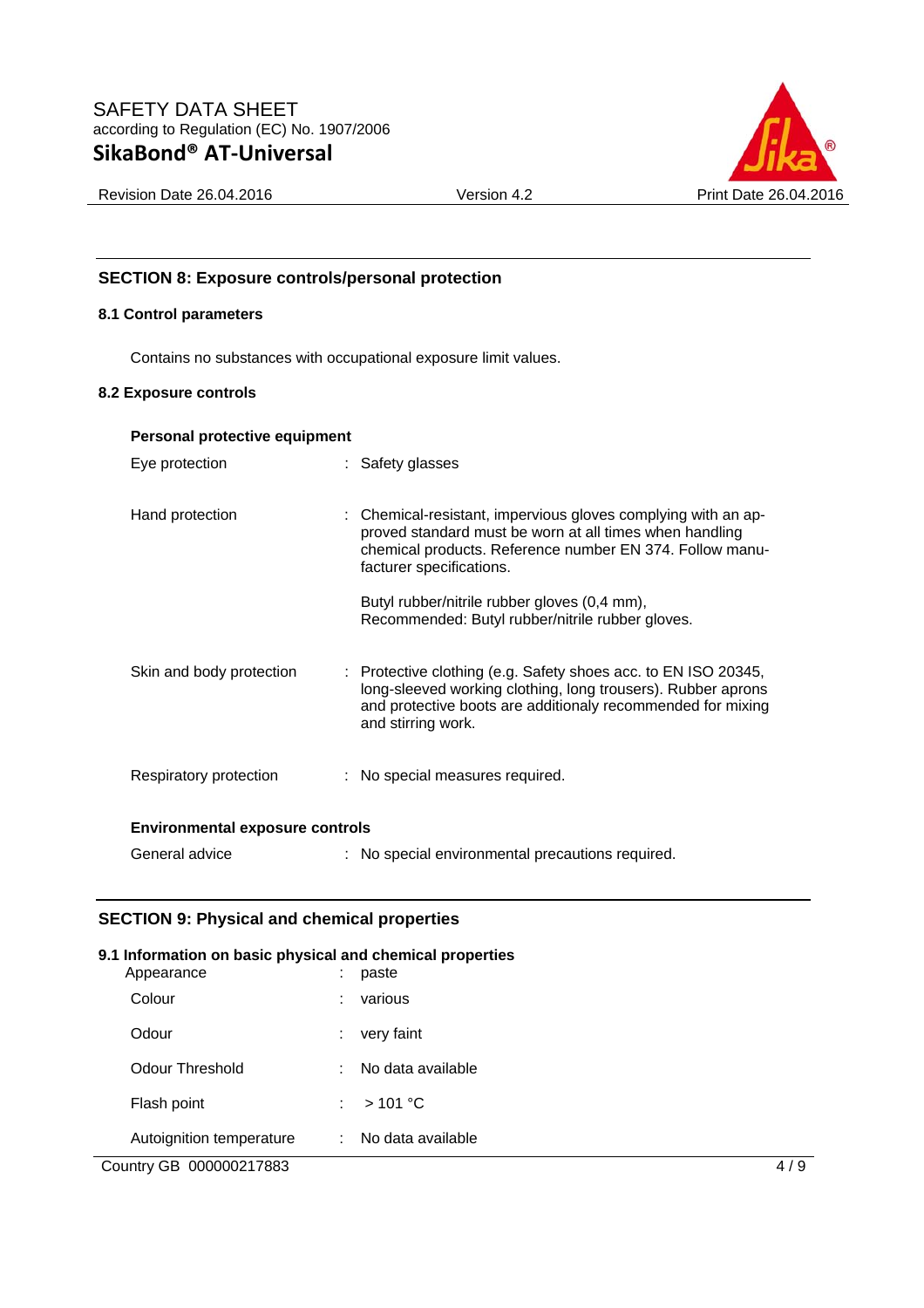

## Revision Date 26.04.2016 Version 4.2 Print Date 26.04.2016

| Lower explosion limit (Vol-%)              | t. | No data available                   |
|--------------------------------------------|----|-------------------------------------|
| Upper explosion limit (Vol-%)              | ÷  | No data available                   |
| Flammability                               | t  | No data available                   |
| Oxidizing properties                       | ÷  | No data available                   |
| рH                                         | ÷  | No data available                   |
| Melting point/range / Freez-<br>ing point  | ÷  | No data available                   |
| Boiling point/boiling range                | ÷  | No data available                   |
| Vapour pressure                            | t. | 0,01 hPa                            |
| Density                                    |    | ca.1,4 $g/cm3$<br>at 20 $\degree$ C |
| Water solubility                           | ÷  | insoluble                           |
| Partition coefficient: n-<br>octanol/water | t. | No data available                   |
| Viscosity, dynamic                         | ÷. | No data available                   |
| Viscosity, kinematic                       | ÷. | > 20,5 mm2/s<br>at $40^{\circ}$ C   |
| Relative vapour density                    |    | No data available                   |
| Evaporation rate                           |    | No data available                   |

## **9.2 Other information**

No data available

# **SECTION 10: Stability and reactivity**

## **10.1 Reactivity**

No dangerous reaction known under conditions of normal use.

# **10.2 Chemical stability**

The product is chemically stable.

# **10.3 Possibility of hazardous reactions**

| Hazardous reactions      | : No hazards to be specially mentioned. |
|--------------------------|-----------------------------------------|
| 10.4 Conditions to avoid |                                         |
| Conditions to avoid      | : No data available                     |

Country GB 000000217883 5/9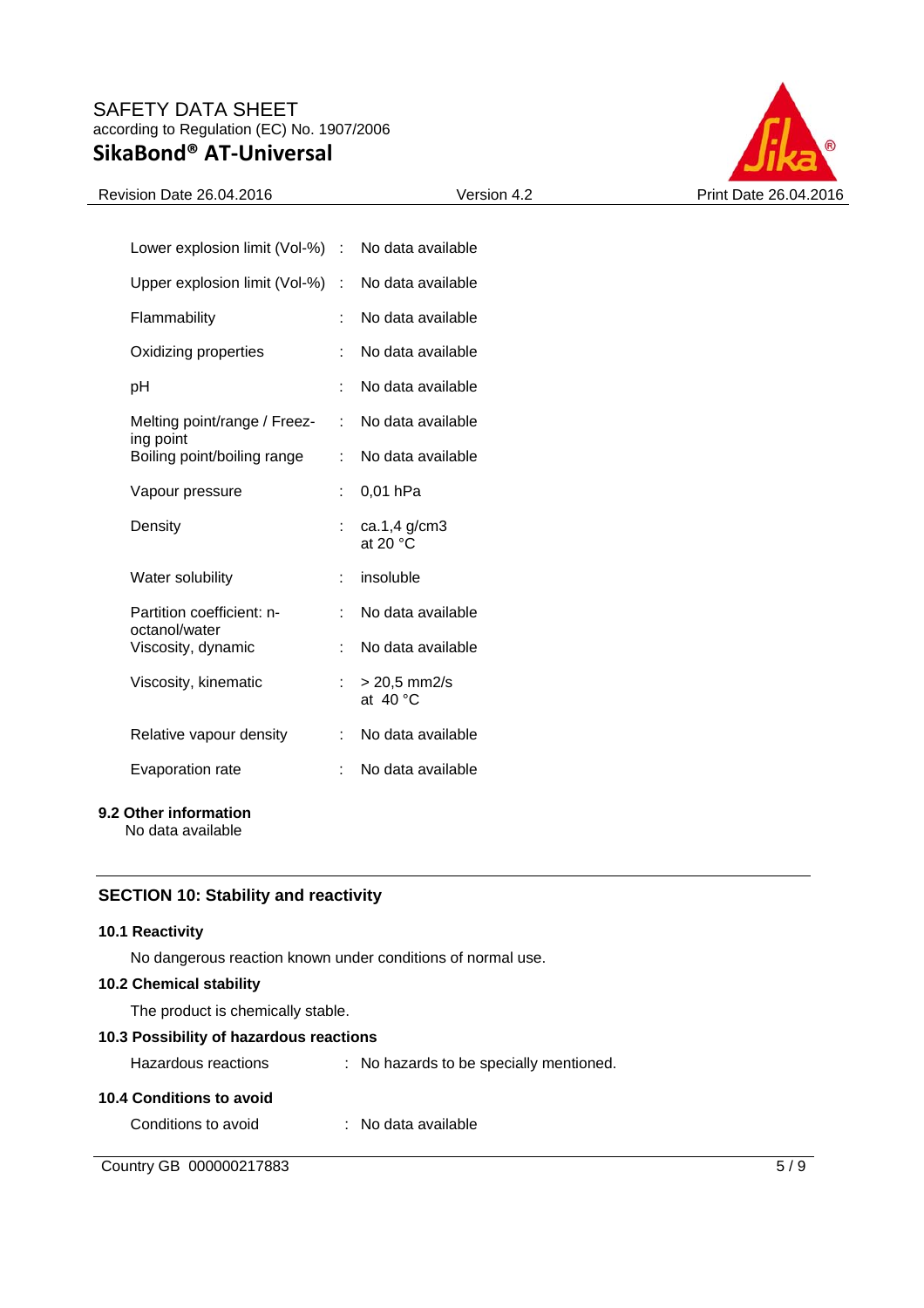

Revision Date 26.04.2016 Version 4.2 Print Date 26.04.2016

# **10.5 Incompatible materials**

Materials to avoid : No data available

# **10.6 Hazardous decomposition products**

Hazardous decomposition products :

No decomposition if stored and applied as directed.

# **SECTION 11: Toxicological information**

# **11.1 Information on toxicological effects**

# **Acute toxicity**

Not classified based on available information.

# **Skin corrosion/irritation**

Not classified based on available information.

# **Serious eye damage/eye irritation** Not classified based on available information.

# **Respiratory or skin sensitisation**

Skin sensitisation: Not classified based on available information. Respiratory sensitisation: Not classified based on available information.

# **Germ cell mutagenicity**

Not classified based on available information.

# **Carcinogenicity**

Not classified based on available information.

# **Reproductive toxicity**

Not classified based on available information.

# **STOT - single exposure**

Not classified based on available information.

# **STOT - repeated exposure**

Not classified based on available information.

# **Aspiration toxicity**

Not classified based on available information.

# **SECTION 12: Ecological information**

# **12.1 Toxicity**

No data available

# **12.2 Persistence and degradability**

No data available

# **12.3 Bioaccumulative potential**

Country GB 000000217883 6/9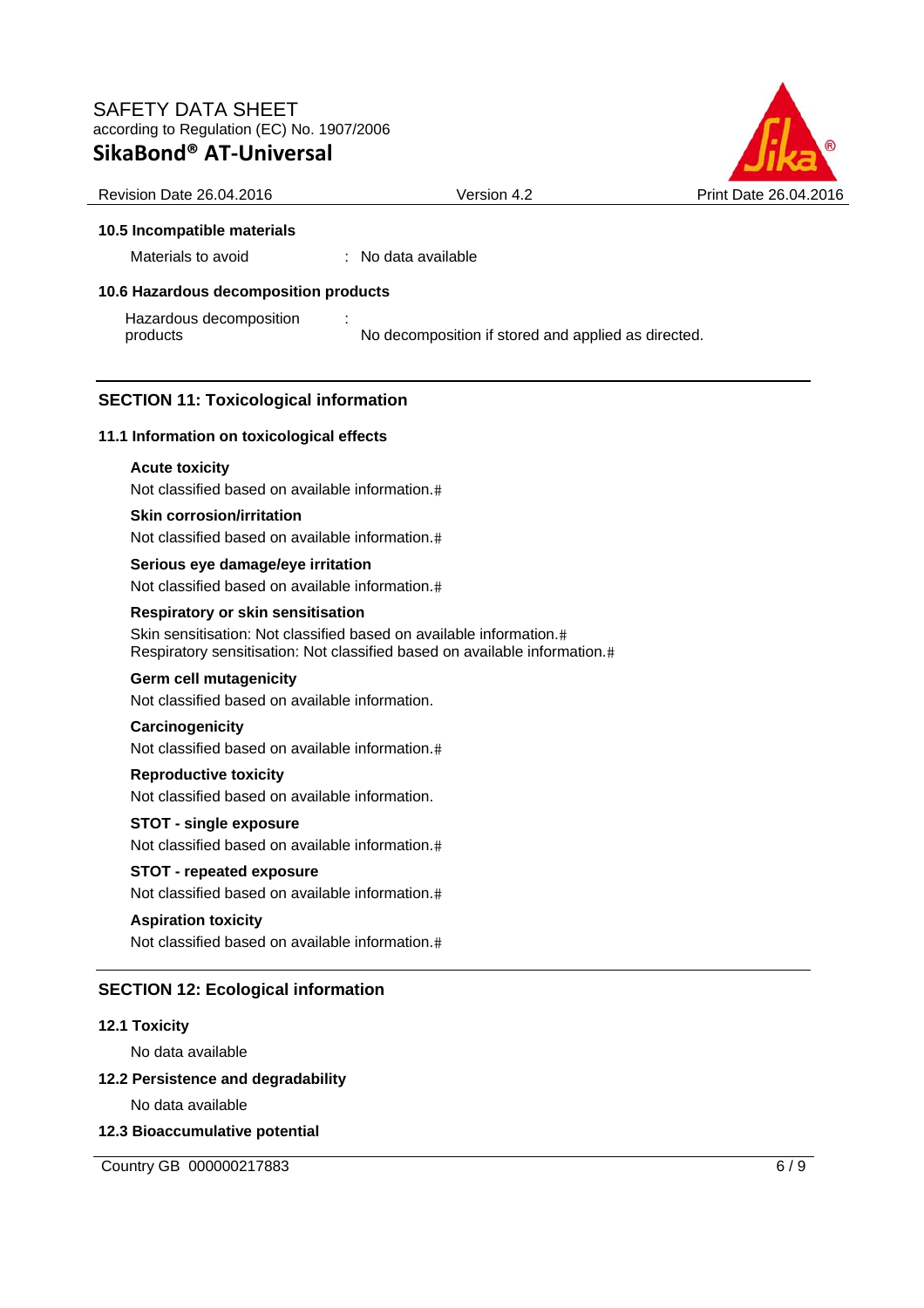

#### No data available

#### **12.4 Mobility in soil**

No data available

## **12.5 Results of PBT and vPvB assessment**

#### **Product:**

Assessment : This substance/mixture contains no components considered to be either persistent, bioaccumulative and toxic (PBT), or very persistent and very bioaccumulative (vPvB) at levels of 0.1% or higher..

#### **12.6 Other adverse effects**

No data available

# **SECTION 13: Disposal considerations**

### **13.1 Waste treatment methods**

| Product                  | : The generation of waste should be avoided or minimized<br>wherever possible.<br>Empty containers or liners may retain some product residues.                                                                              |
|--------------------------|-----------------------------------------------------------------------------------------------------------------------------------------------------------------------------------------------------------------------------|
|                          | This material and its container must be disposed of in a safe<br>way.                                                                                                                                                       |
|                          | Dispose of surplus and non-recyclable products via a licensed<br>waste disposal contractor.                                                                                                                                 |
|                          | Disposal of this product, solutions and any by-products should<br>at all times comply with the requirements of environmental<br>protection and waste disposal legislation and any regional<br>local authority requirements. |
|                          | Avoid dispersal of spilled material and runoff and contact with<br>soil, waterways, drains and sewers.                                                                                                                      |
| European Waste Catalogue | : 08 04 10 waste adhesives and sealants other than those<br>mentioned in 08 04 09                                                                                                                                           |

# **SECTION 14: Transport information**

**ADR**  Not dangerous goods **IATA**  Not dangerous goods **IMDG**  Not dangerous goods

**14.6 Special precautions for user**  No data available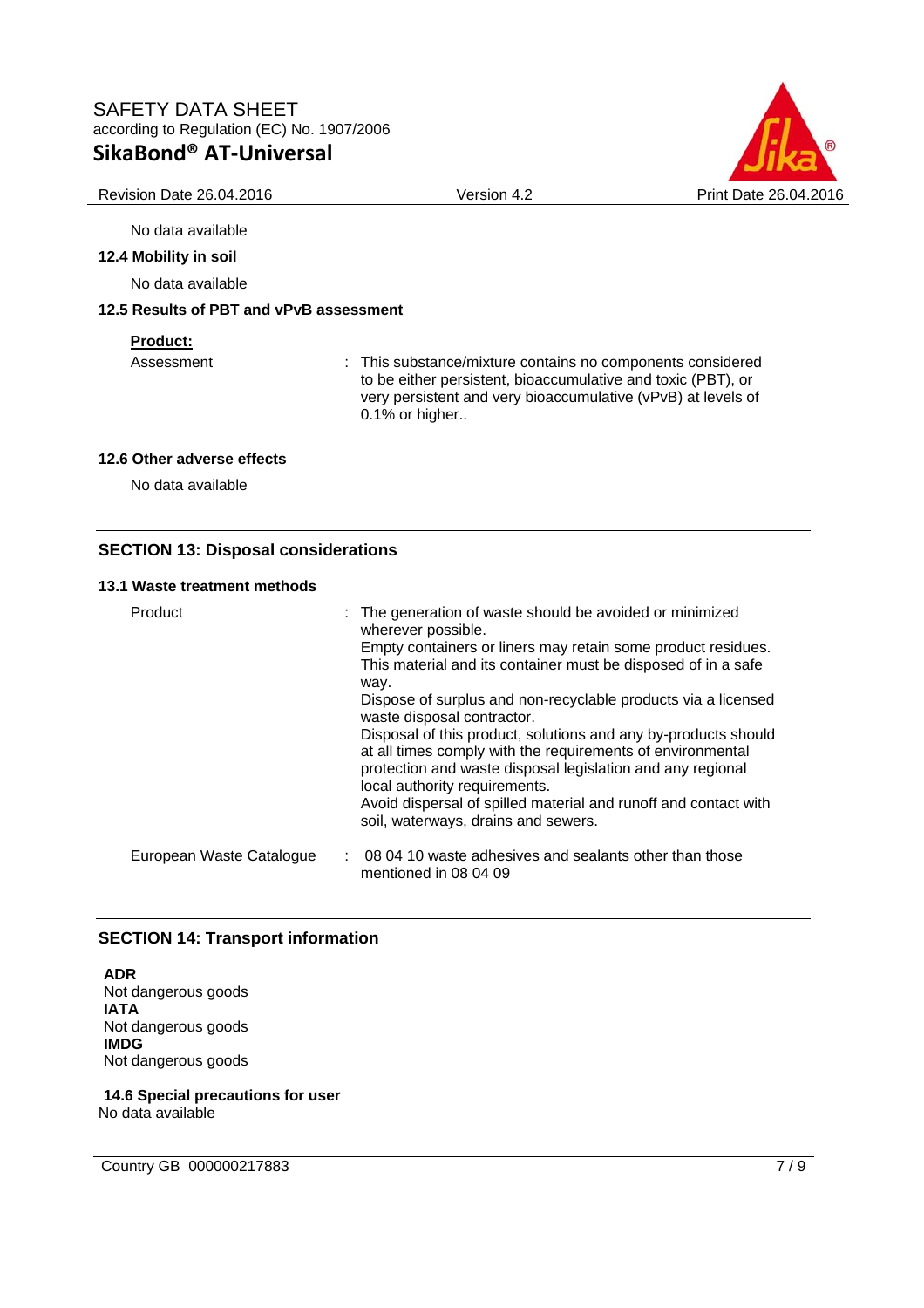

Revision Date 26.04.2016 Version 4.2 Print Date 26.04.2016

**14.7 Transport in bulk according to Annex II of MARPOL 73/78 and the IBC Code**  Not applicable

# **SECTION 15: Regulatory information**

## **15.1 Safety, health and environmental regulations/legislation specific for the substance or mixture**

#### **Prohibition/Restriction**

| REACH - Restrictions on the manufacture, placing on<br>the market and use of certain dangerous substances,<br>preparations and articles (Annex XVII) |                                                                                                                                                                                                          |  | : Banned and/or restricted<br>(1,2-Benzenedicarboxylic acid, di-<br>C9-11-branched alkyl esters, C10-<br>rich)<br>(Hydrocarbons, C13-C23, n-alkanes,<br>isoalkanes, cyclics, < 0.03% aromat-<br>ics) |
|------------------------------------------------------------------------------------------------------------------------------------------------------|----------------------------------------------------------------------------------------------------------------------------------------------------------------------------------------------------------|--|------------------------------------------------------------------------------------------------------------------------------------------------------------------------------------------------------|
| REACH - Candidate List of Substances of Very High<br>Concern for Authorisation (Article 59).                                                         |                                                                                                                                                                                                          |  | : None of the components are listed<br>(=> 0.1 %).                                                                                                                                                   |
| REACH - List of substances subject to authorisation<br>(Annex XIV)                                                                                   |                                                                                                                                                                                                          |  | $:$ Not applicable                                                                                                                                                                                   |
| <b>REACH Information:</b>                                                                                                                            | All substances contained in our Products are<br>- preregistered or registered by our upstream suppliers, and/or<br>- preregistered or registered by us, and/or<br>- excluded from the regulation, and/or |  |                                                                                                                                                                                                      |

- exempted from the registration.

Seveso III: Directive 2012/18/EU of the European Parliament and of the Council on the control of major-accident hazards involving dangerous substances.

Not applicable

| VOC-CH (VOCV)    | $: 0.01 \%$<br>no VOC duties |
|------------------|------------------------------|
| VOC-EU (solvent) | $: 0.01 \%$                  |

If other regulatory information applies that is not already provided elsewhere in the Safety Data Sheet, then it is described in this subsection.

| Health, safety and environ-<br>mental regulation/legislation<br>specific for the substance or<br>mixture: | : The Chemicals (Hazard Information and Packaging for Sup-<br>ply) Regulations 2002<br>Control of Substances Hazardous to Health Regulations 2002<br>The Management of Health and Safety at Work Regulations<br>1999<br>Health and Safety at Work Act 1974<br>Environmental Protection Act 1990 & Subsidiary Regulations |
|-----------------------------------------------------------------------------------------------------------|--------------------------------------------------------------------------------------------------------------------------------------------------------------------------------------------------------------------------------------------------------------------------------------------------------------------------|
|                                                                                                           |                                                                                                                                                                                                                                                                                                                          |